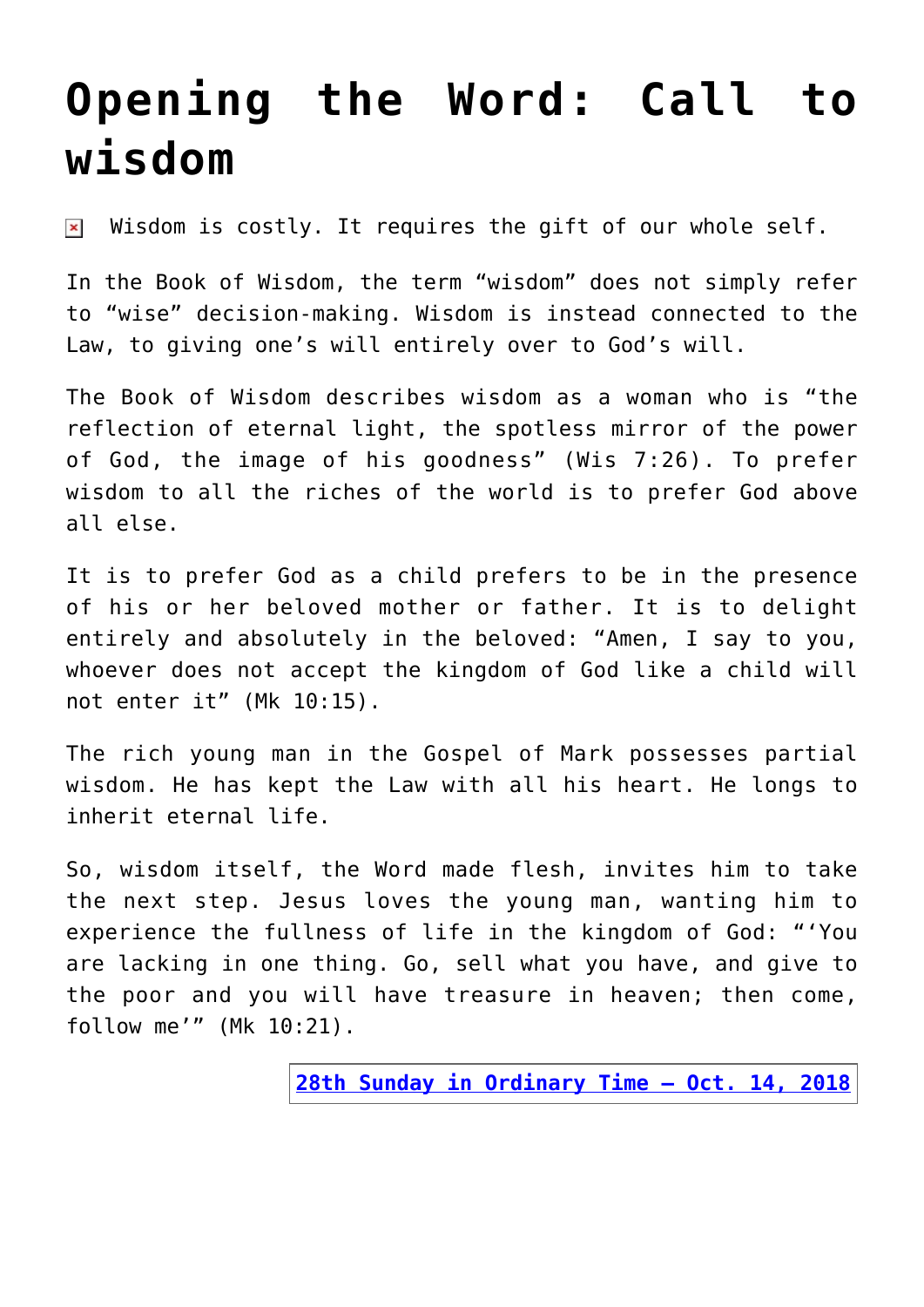WIS 7:7-11 PS 90:12-13, 14-15, 16-17 HEB 4:12-13 MK 10:17-30

We tend to read this text in light of a clash between the rich and the poor, a conflict between classes that are part of modern life. But Jesus is saying something more. He is inviting this man to pursue ultimate wisdom, dispossessing himself of everything except the desire to follow Christ unto the end. Seek wisdom with all one's heart. Seek the wisdom that is Jesus Christ and follow him.

The young man goes away sad because he cannot dispossess himself of everything to follow Christ. He places a limitation on what he can give, unwilling to offer his full self.

But let us not too quickly judge this rich young man. For Jesus, addressing the disciples as children, says that it is exceedingly difficult for the rich to enter the kingdom of God: "It is easier for a camel to pass through the eye of a needle than for one who is rich to enter the kingdom of God" (Mk 10:25).

Addressing the disciples as children is the key to unlocking the text. Jesus has already pointed to the child earlier in the Gospel of Mark as the icon of discipleship, of total dispossession between God's gracious love.

The book of Proverbs also frequently addresses the reader as "child," as the one who is learning to seek wisdom with all one's heart.

And the wisdom that Jesus teaches is radical dispossession. Salvation is not achieved through giving up one's riches, seeking to control God through an economy of exchange. Rather, the wisdom of Christian salvation is radical dependence on God.